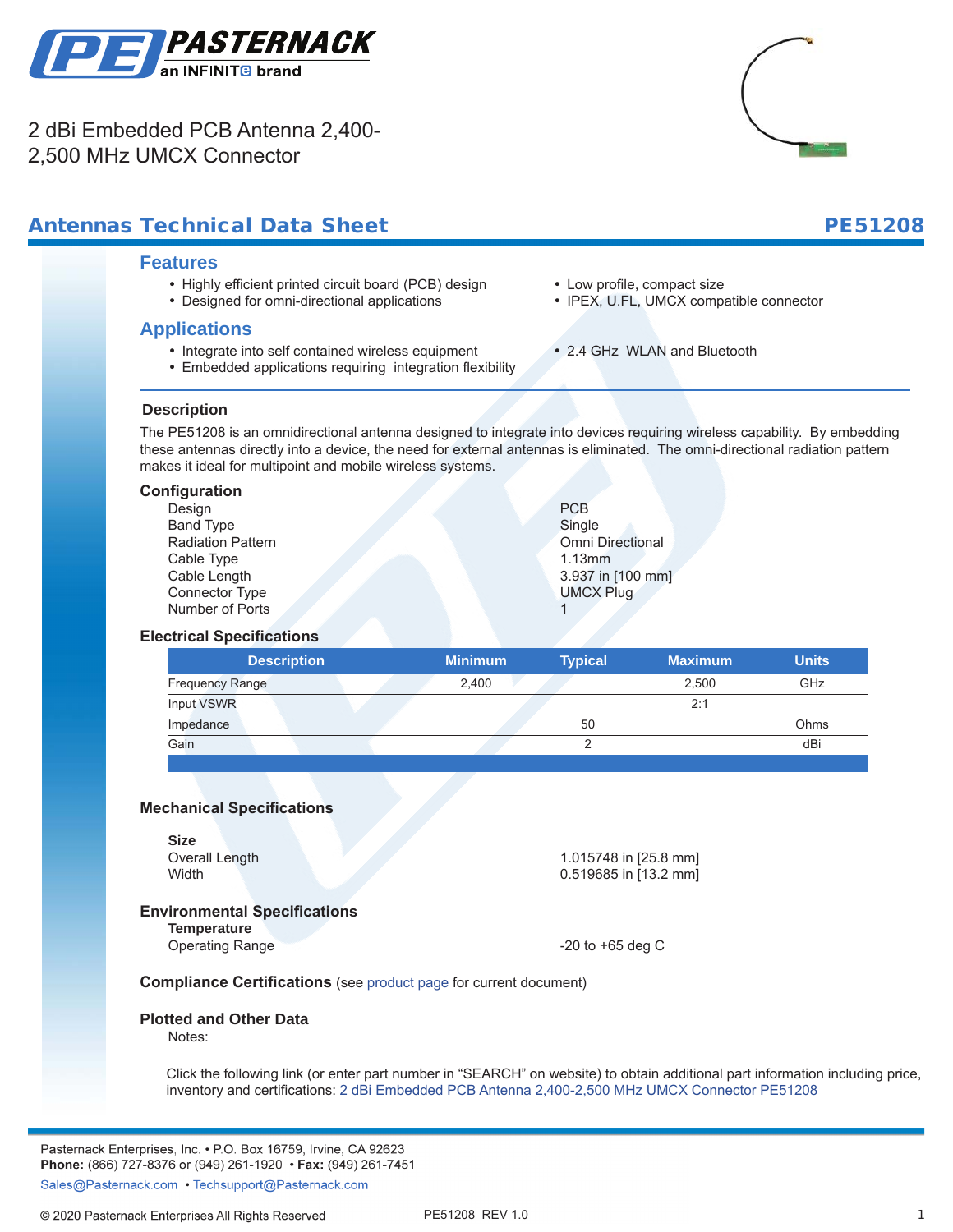

2 dBi Embedded PCB Antenna 2,400- 2,500 MHz UMCX Connector



## Antennas Technical Data Sheet PE51208



2 dBi Embedded PCB Antenna 2,400-2,500 MHz UMCX Connector from Pasternack Enterprises has same day shipment for domestic and International orders. Our RF, microwave and millimeter wave products maintain a 99.4% availability and are part of the broadest selection in the industry.

Click the following link (or enter part number in "SEARCH" on website) to obtain additional part information including price, inventory and certifications: [2 dBi Embedded PCB Antenna 2,400-2,500 MHz UMCX Connector](https://www.pasternack.com/single-antenna-2.4-2.5-ghz-2-dbi-gain-umcx-pe51208-p.aspx) [PE51208](https://www.pasternack.com/single-antenna-2.4-2.5-ghz-2-dbi-gain-umcx-pe51208-p.aspx)

URL: https://www.pasternack.com/single-antenna-2.4-2.5-ghz-2-dbi-gain-umcx-pe51208-p.aspx

The information contained in this document is accurate to the best of our knowledge and representative of the part described herein. It may be necessary to make modifications to the part and/or the documentation of the part, in order to implement improvements. Pasternack reserves the right to make such changes as required. Unless otherwise stated, all specifications are nominal. Pasternack does not make any representation or warranty regarding the suitability of the part described herein for any particular purpose, and Pasternack does not assume any liability arising out of the use of any part or documentation.

Pasternack Enterprises, Inc. • P.O. Box 16759, Irvine, CA 92623 Phone: (866) 727-8376 or (949) 261-1920 • Fax: (949) 261-7451 Sales@Pasternack.com • Techsupport@Pasternack.com